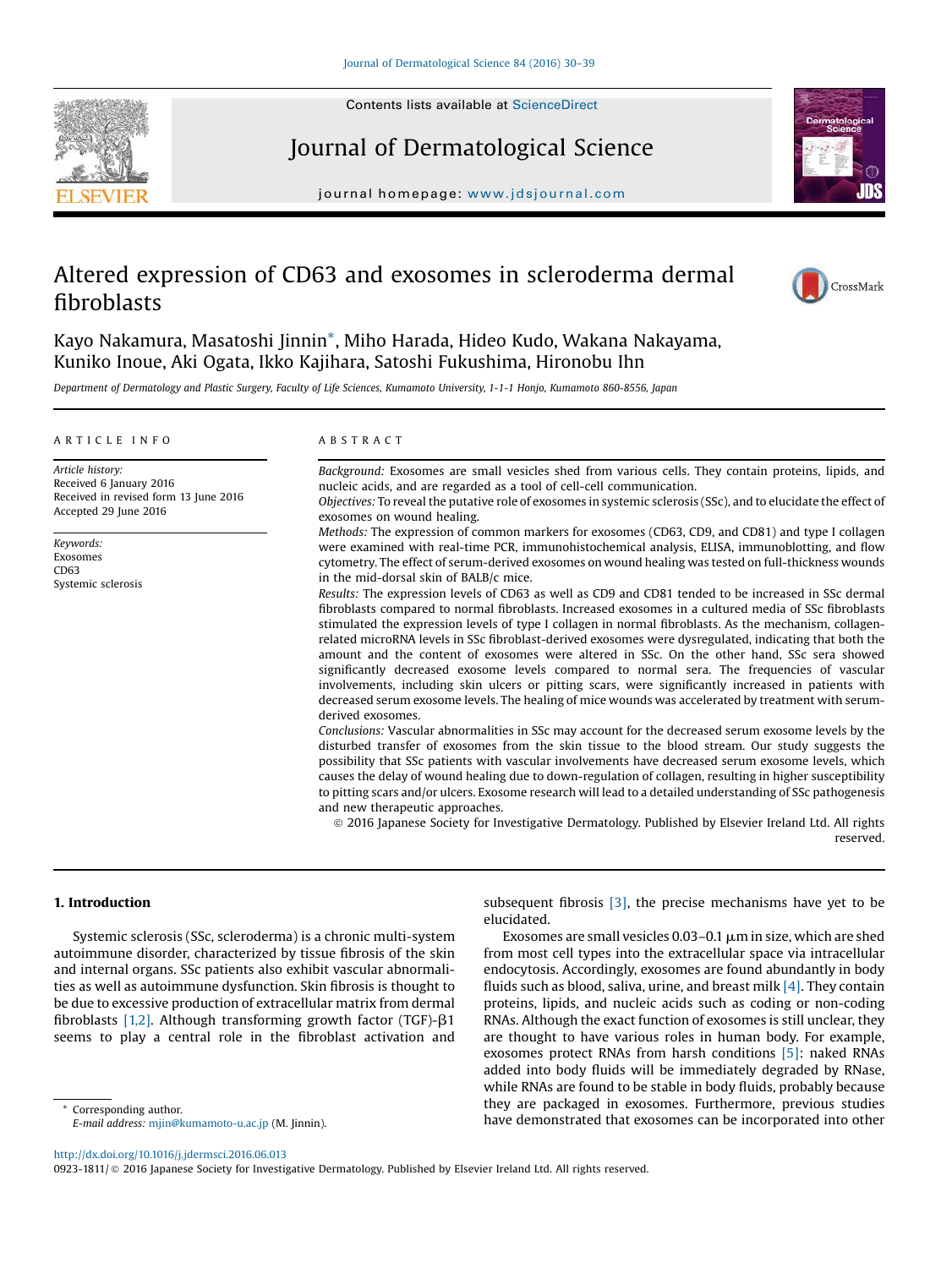cells, and can function as a 'message in a bottle' to affect the recipient's cell phenotype [\[6\]](#page-9-0). Kosaka et al. suggested that breast milk contain genetic materials including microRNAs (miRNAs) [\[7\]](#page-9-0). They can be transferred from a mother to an infant, and may be incorporated into the infant cells, which will affect the immune system development in cooperation with IgA. Similarly, Zhang et al. reported that plant tissues also contain miRNAs, and orally administrated exogenous plant miRNAs were detected in the sera of various animals [\[8\].](#page-9-0) Plant miR-168a targeting human lowdensity lipoprotein (LDL) receptor adapter protein 1 may be able to affect plasma LDL levels in human. There is a possibility that exosomes are involved in these processes by protecting or transferring genetic information.

Several reports have indicated that exosomes play a crucial part in human diseases (e.g. cancer growth or spreading pathogens such as prions and viruses) [\[9\]](#page-9-0). However, the roles of exosomes in rheumatic diseases have not been clarified. In the present study, we found that exosome levels were up-regulated in SSc dermal fibroblasts both in vivo and in vitro compared to those in normal fibroblasts. In contrast, serum exosome levels were significantly decreased in SSc patients compared to those in normal subjects (NS). We suggest the possibility that exosome supplementation to skin ulcers have significant therapeutic value.

## 2. Materials and methods

# 2.1. Patients

Skin specimens were obtained from involved forearm skins of patients with diffuse cutaneous SSc (dcSSc,  $n = 7$ ) and limited cutaneous SSc (lcSSc,  $n=6$ ). Control skins were derived from routinely discarded skins of 5 NS undergoing skin graft. Serum samples were collected from dcSSc patients ( $n = 19$ ), lcSSc patients  $(n = 25)$  and NS  $(n = 13)$ .

This study was approved by the Ethics Review Committee in Kumamoto University (No.1452). Written informed consent was obtained according to Declaration of Helsinki.

# 2.2. Cell cultures

Human dermal fibroblasts were obtained by skin biopsy from affected areas of dcSSc patients ( $n = 6$ ) and from control skin of NS  $(n=6)$  [\[10\]](#page-9-0). Biopsies were performed with institutional review board approval and written informed consent according to Declaration of Helsinki.

Dermal fibroblasts were cultured in MEM (Sigma-Aldrich, St Louis, MO, USA) supplemented with 10% fetal bovine serum (Nichirei, Tokyo, Japan) and Antibiotic-Antimycotic (Invitrogen, Carlsbad, CA, USA). Fibroblasts at the third to fifth subpassages were used for experiments.

# 2.3. RNA isolation and quantitative real-time polymerase chain reaction (PCR)

Total RNA from paraffin sections was extracted using RNeasy FFPE kit (Qiagen, Valencia, CA, USA) following the manufacturer's instructions [\[11\]](#page-9-0). Total RNA of cultured fibroblasts was extracted with RNeasy mini kit (Qiagen).

 $c$ DNA was synthesized from the total RNA with PrimeScript<sup>TM</sup> RT reagent kit (Takara, Shiga, Japan). CD63, CD9, CD81, COL1A1, COL1A2, and  $\alpha$ -smooth muscle actin primer sets were purchased from Takara, and GAPDH primer was from Qiagen. All of these primers were prevalidated to generate single amplicons. Quantitative real-time PCR was performed on Takara thermal cycler dice (TP800) using SYBR<sup>®</sup> Premix Ex Taq<sup>TM</sup> II (Takara) following the recommended protocol. Data of each PCR reaction was analyzed utilizing thermal cycler dice real time system ver. 2.10 (Takara). Specificity of each reaction was determined by melting curve analysis. Transcript levels of each gene were normalized to those of GAPDH.

# 2.4. miRNA isolation and quantitative real-time PCR

Exosomes were isolated from cell cultured media, and miRNA was extracted from these exosomes using SeraMir exosome RNA amplification kit (SBI, Mountain View, CA, USA) [\[12\].](#page-9-0) Primers of U6, miR-142-3p, miR-150a, and miR-196a were purchased from Takara. Quantitative real-time PCR was performed on Takara thermal cycler dice (TP800) using SYBR advantage premix (Clontech, Mountain View, CA, USA). Transcript levels of each gene were normalized to U6 [\[13\]](#page-9-0).

#### 2.5. Immunohistochemical staining

For the detection of CD63, paraffin-embedded skin sections (4-  $\mu$ m thickness) were deparaffinized with Clear Plus<sup>®</sup> (Farma, Tokyo, Japan), and hydrated in graded ethanol series [\[14\]](#page-9-0). Antigens were retrieved by incubation with citrate buffer pH 6 for 5 min at 121 $\degree$ C with an autoclave. Endogenous peroxidase activity was inhibited with 0.3% hydrogen peroxide in methanol for 30 min. Sections were incubated with 10% goat serum for 30 min, and reacted with a primary antibody for CD63 (1:100, Santa Cruz, Santa Cruz, CA, USA) overnight at  $4^{\circ}$ C. After washing excess antibody with PBS, these sections were incubated with a secondary antibody (1:200, anti-rabbit, Bio-Rad, Richmond, CA, USA) for 60 min at room temperature. The reaction was visualized with DAB-buffer tablets (Merck, Darmstadt, Germany). Slides were counterstained with haematoxylin, and examined under a light microscope (OLYMPUS BX50, Olympus, Tokyo, Japan).

For double staining, skin sections were reacted with primary antibodies for CD63 and CD3 (1:200, Nichirei), CD20 (1:100, Dako, Carpinteria, CA, USA), CD31 (1:200, Dako) or CD34 (1:100, Dako) overnight at  $4^{\circ}$ C. The sections were incubated with mach 2 double stain 1 (mouse-AP + rabbit-HRP, Biocare Medical, Concord, CA, USA) for 1 h. After washing with PBS, the reaction was visualized with DAB-buffer tablets and vulcan fast red chromogen kit 2 (Biocare Medical).

#### 2.6. Immunoblotting

Fibroblasts were washed with PBS and dissolved with RIPA buffer (Nakarai, Kyoto, Japan). Samples were homogenized with an electric homogenizer, incubated for 1 h on ice, and centrifuged for 10 min at 10,000g at 4  $\mathrm{C}$  [\[15\]](#page-9-0). The supernatants were collected, and their protein concentrations were normalized utilizing Pierce BCA protein assay kit (Thermo, Hudson, NH, USA). Equal amounts of protein were electrophoresed on SDS-PAGE gel at 100V for 2 h. Following electrophoresis, the blot was transferred to 0.2  $\mu$ m PVDF membrane (Bio-Rad). The membrane was blocked for 1 h with blocking one-P (Nakarai) and incubated with primary antibodies for CD63, CD9, CD81 (1:500, Santa Cruz), or  $\beta$ -actin (1:1000, Santa Cruz) overnight at  $4^{\circ}$ C. The membrane was washed in Trisbuffered saline (TBS) and 0.1% Tween 20, incubated with secondary antibodies (Bio-Rad), and washed again. The detection of bands was performed using Pierce western blotting substrate (Thermo) according to the manufacturer's recommendations.

# 2.7. Enzyme-linked immunosorbent assay (ELISA) for protein concentration of exosome

Exosomes in sera and cultured media were harvested with ExoQuick (SBI) and ExoQuick-TC (SBI), respectively [\[12,16\].](#page-9-0)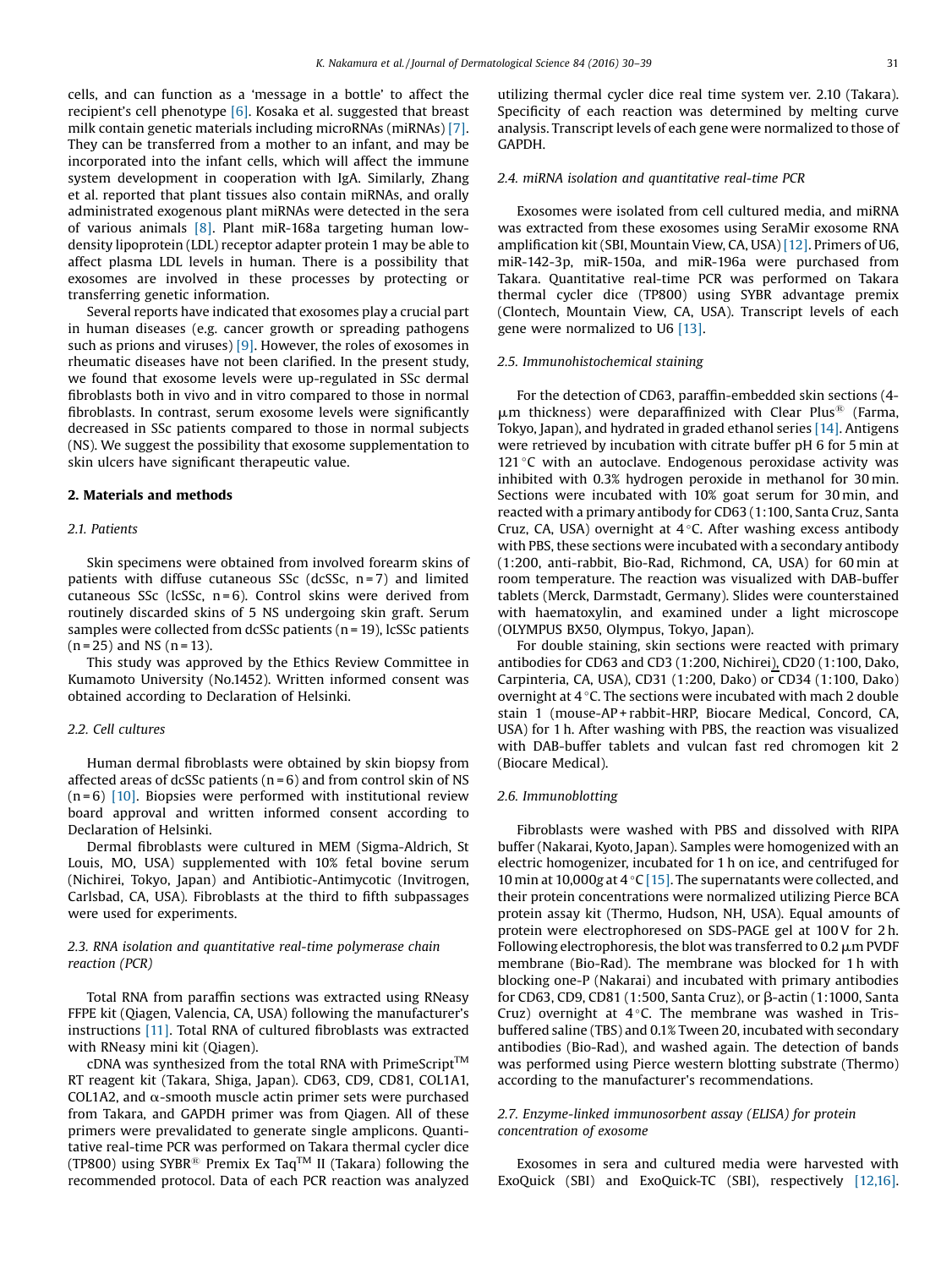<span id="page-2-0"></span>

Fig. 1. In vivo expression and localization of exosome-related markers in normal skin and systemic sclerosis skin.

(A) Total RNA was extracted from involved skin tissues of diffuse cutaneous systemic sclerosis (dcSSc) patients (n=7) and limited cutaneous systemic sclerosis (lcSSc) patients (n=6) as well as control skin of normal subjects (NS, n=5). mRNA levels of CD63, CD9, and CD81 were analyzed by real-time PCR. Bars show the means. The mean value in NS was set at 1.  $^{\ast}P$  < 0.05.  $^{\ast\ast}P$   $\leq$  0.01.

(B) Paraffin sections were subjected to immunohistochemical analysis for CD63. (left) NS skin, (right) SSc skin. Original magnification x400.

(C) Paraffin sections of SSc skin were subjected to double staining for CD63 (brown) and CD3, CD20, CD31, or CD34 (red). Original magnification x400.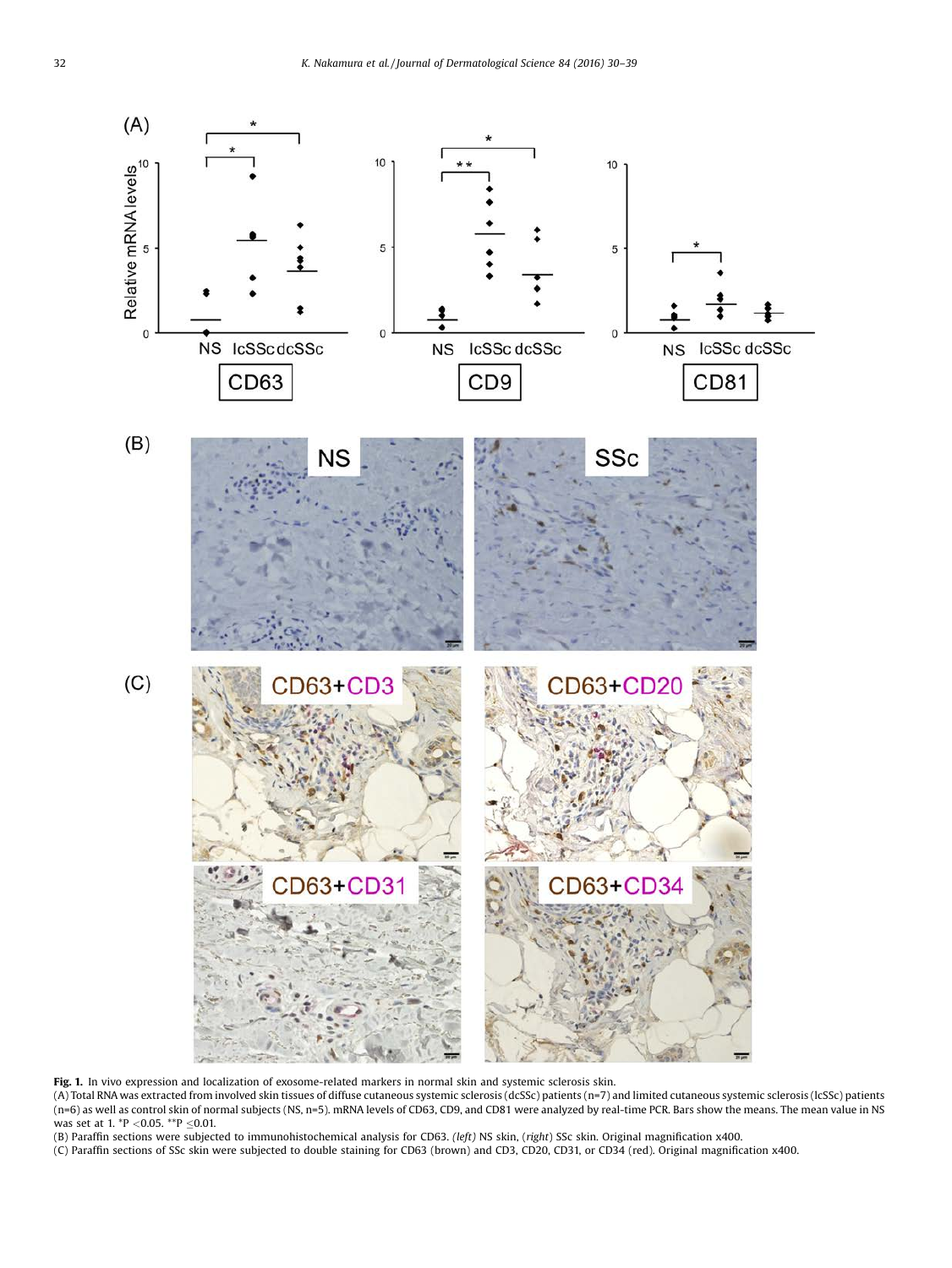<span id="page-3-0"></span>

NS+TGF-<sub>B</sub> **NS SSc** 

 $(B)$ 





(A) Cultured NS or SSc fibroblasts were incubated in the presence or absence of TGF-b1 for 48 h. Cell lysates were extracted and subjected to immunoblotting using antibody for CD63, CD9, or CD81. β-actin was used as the loading control. The 2 representative results from 5 samples of each cell type are shown.

(B) Cultured NS or SSc fibroblasts were incubated in the presence or absence of TGF-b1 for 6 h. Total RNA was extracted, and mRNA levels of CD63, CD9, and CD81 were analyzed by real-time PCR (n=6). Bars show the means. The mean value in NS was set at 1. \*P < 0.05.

(C) NS  $(n=4)$  or SSc fibroblasts  $(n=7)$  were cultured in media supplemented with exosome-depleted FBS in the presence or absence of TGF- $\beta$ 1 for 72 h. Exosomes were isolated from the cultured media, and exosome levels were analyzed with ELISA. The values were normalized with the cell number. Bars show the means. \*P <0.05. (D) NS fibroblasts were treated with 1 µM 5-Aza-deoxycytidine (5-AdC) or vehicle for 96 h. Relative transcript levels of CD63 were determined by real-time PCR. (E) NS fibroblasts were treated with or without 1 $\mu$ M trichostatin A (TSA) for 96 h. Relative transcript levels of CD63 were determined by real-time PCR.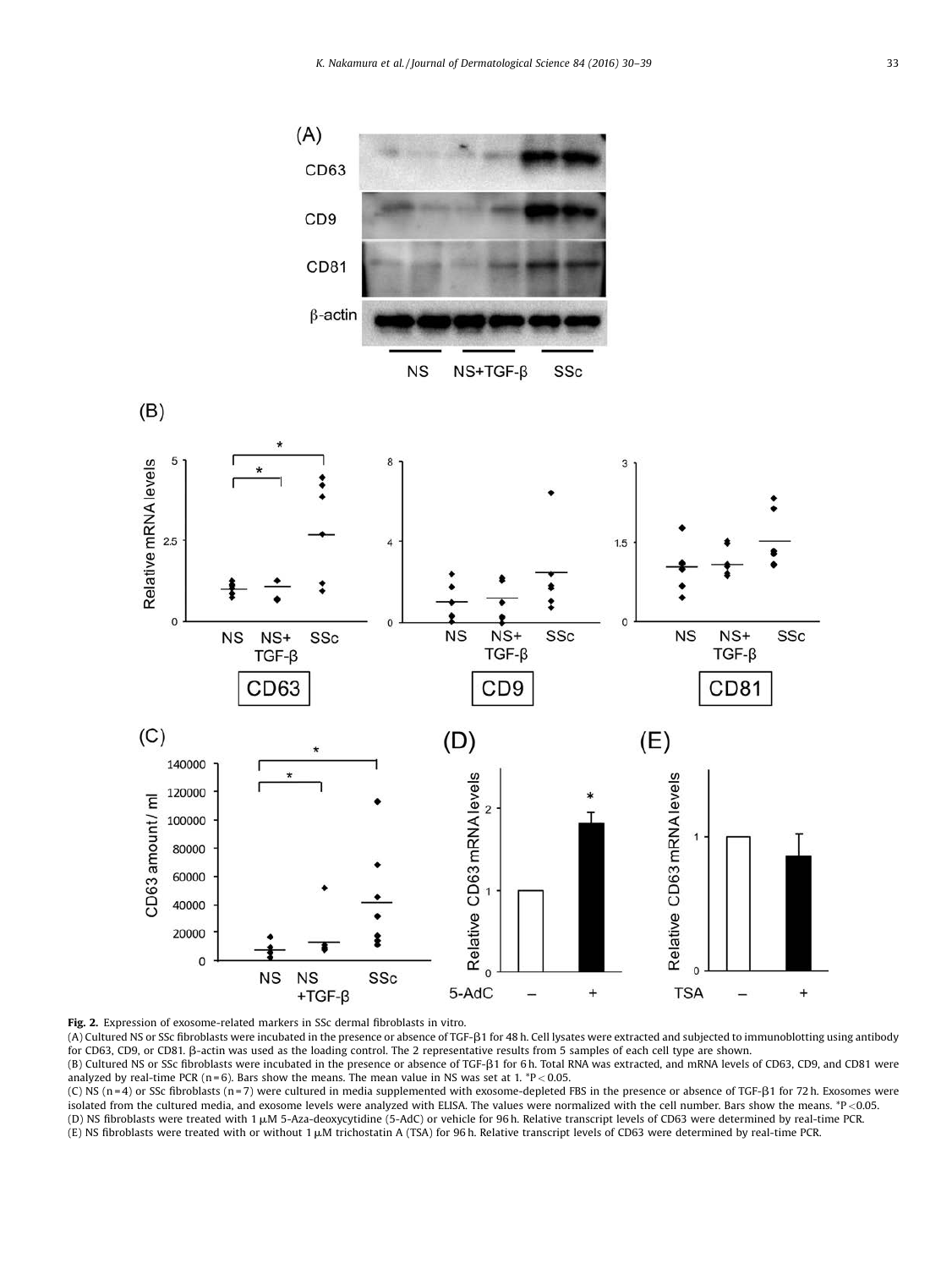<span id="page-4-0"></span>Amounts of exosomes were analyzed with Pierce BCA protein assay kit (Thermo) or with ExoELISA kit (SBI) following the manufacturer's instructions [\[17\]](#page-9-0). Briefly, each pellet of exosomes was added with 200 $\mu$ l exosome binding buffer, and incubated at 37 $\degree$ C for 20 min. Each sample was added to the wells of the micro-titer plate, and incubated at 37 $\degree$ C for overnight. After washing, the samples were incubated with diluted CD63 antibody (1:100, SBI), and subsequently with exosome validated secondary antibody (1:5000, SBI). After adding super-sensitive TMB ELISA, CD63 positive exosome levels were quantified with a spectrometric plated reader at 450 nm absorbance.

## 2.8. Exosome removal from cultured media

The cultured media of fibroblasts were collected and centrifuged at 2000 rpm for 10 min, and then filtered through a 0.45  $\mu$ m filter and a  $0.20 \mu m$  filter, to remove cell debris and small membrane vesicles, respectively [\[18\]](#page-9-0). To remove exosomes (0.03– 0.1  $\mu$ m), the media were re-filtered through a 0.02  $\mu$ m filter.

# 2.9. Exosome purification from mice blood

All animal experimental protocols in this study were approved by the Committee on the Animal Research at Kumamoto University (A27-091). Eight-week-old BALB/c male mice (Charles River Laboratories, Boston, MA, USA) were used for experiments. Prior to euthanasia, blood samples of mice were collected and centrifuged for serum separation. **Exosomes were isolated by** PureExo isolation kit (101Bio, Palo Alto, CA, USA) [\[19\]](#page-9-0).

To confirm the purity of the isolated exosomes, flow cytometric analysis was performed [\[20\]](#page-9-0). The dilute samples were blocked with FcR blocking reagent mouse (Miltenyi Biotec GmbH, Germany) for 10 min at  $4^{\circ}$ C. Then, the samples were incubated for staining with isotype-matched control antibody or anti-CD63 mouse-mono (SPM524)-PE antibody (Novus, Littleton, CO, USA) for 20 min at room temperature in the dark. Flow cytometric analysis was performed by EasyCyte mini flow cytometry system (Guava Technologies, Hayward, CA, USA).

# 2.10. Mice wound healing experiment

Under local anesthesia, one full-thickness wound (10 mm excisional in size) was created on the mid-dorsal skin in mice [\[21\]](#page-9-0). The wounds were treated with exosome-containing buffer  $(n=3)$  or control buffer (PBS,  $n=3$ ) every day.

# 2.11. Statistical analysis

Data presented as bar graphs was the means + standard deviation (SD) of at least three experiments. The statistical analysis was carried out with Mann-Whitney U test for the comparison of medians, and with Fisher's exact probability test for the analysis of frequency. P values  $<$  0.05 were considered to be significant.

# 3. Results

# 3.1. Expression and localization of exosome markers in SSc skin in vivo

We first examined the expression of exosome markers, CD63, CD9, and CD81, in the skin of SSc and NS. Real-time PCR utilizing skin samples of dcSSc (n=7), lcSSc (n=6) and NS (n=5) showed that skin mRNA levels of these exosome markers tended to be upregulated in both dcSSc and lcSSc compared to those in NS [\(Fig. 1](#page-2-0)A), and the differences were statistically significant except for difference of CD81 levels between NS and dcSSc.

To identify the localization of overexpressed CD63 in SSc skin, immunohistochemical staining for CD63 was performed using skin specimens of dcSSc and NS [\(Fig.](#page-2-0) 1B). We found that CD63 expression was evident in spindle-shaped cells of the dermis in SSc skin, but not in NS skin. Because the CD63-positive cells were not double stained with CD3 (T cells), CD20 (B cells), CD31 or CD34 (blood cells and endothelial cells) [\(Fig.](#page-2-0) 1C), we concluded that the CD63-positive cells are likely to be dermal fibroblasts.

### 3.2. Expression of exosome markers in SSc fibroblasts in vitro

We next examined expression of exosome markers in cultured SSc and NS fibroblasts in vitro. Total protein and RNA samples were extracted from SSc fibroblasts, NS fibroblasts and TGF- $\beta$ 1stimulated NS fibroblasts. The protein levels of CD63, CD9, and CD81 were increased in the cell lysates of SSc fibroblasts compared to NS fibroblasts [\(Fig.](#page-3-0) 2A). Consistently, SSc fibroblasts showed significantly up-regulated CD63 mRNA levels in compared to NS fibroblasts ([Fig.](#page-3-0) 2B). We found that the mRNA levels of CD9 and CD81 were also increased in SSc fibroblasts, albeit statistically insignificant. Furthermore, we determined exosome secretion



Fig. 3. Effects of exosome on type I collagen expression.

NS or SSc fibroblasts were cultured in media supplemented with exosome-depleted FBS for 48 h. Exosomes were then removed from the cultured media as described in the Methods section. NS fibroblasts were stimulated with the exosome-removed media ('-') or exosome-containing media ('+') either from NS fibroblasts or SSc fibroblasts for 6 h. Total RNA was extracted, and mRNA levels of COL1A1 and COL1A2 were determined by real-time PCR. \*P <0.05.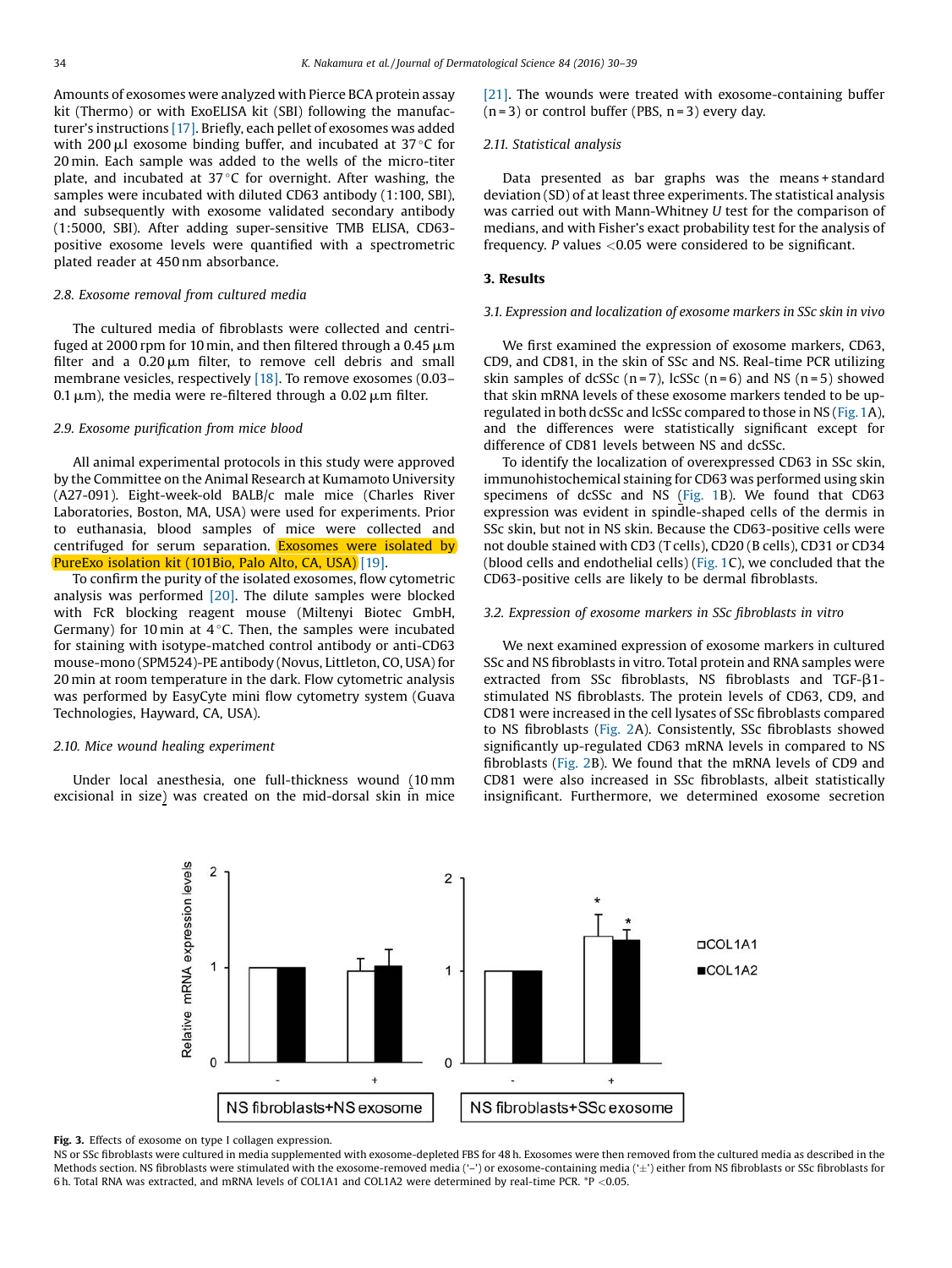<span id="page-5-0"></span>levels from SSc and NS fibroblasts. Exosomes were isolated from cultured media of SSc fibroblasts, NS fibroblasts and TGF- $\beta$ 1stimulated NS fibroblasts using polymer-based precipitation methods. Consistent with the increased exosome levels in the lysates of SSc fibroblasts, ELISA analysis indicated that exosome secretion levels were significantly elevated in cultured media of SSc fibroblasts compared to NS fibroblasts [\(Fig.](#page-3-0) 2C).

On the other hand, there were no significant differences in the levels of intracellular CD63 or extracellular exosomes between NS fibroblasts and TGF- $\beta$ 1-stimulated NS fibroblasts ([Fig.](#page-3-0) 2A–C). Accordingly, both the synthesis and the secretion of exosomes seemed to be up-regulated in SSc fibroblasts, which may be mediated by other factors than TGF- $\beta$ 1 activation seen in these cells. For example, the treatment of NS fibroblasts with 5-Aza-





Fig. 4. Serum exosome levels in SSc patients.

(A) NS (n = 3) or SSc fibroblasts (n = 7) were cultured in the media supplemented with exosome-depleted FBS for 72 h. Exosomes were then isolated from the cultured media, and microRNA (miRNA) was extracted from the exosomes. Expression levels of indicated miRNAs were analyzed by real-time PCR. Bars show the means. The mean values in NS were set at 1.  $^{*}P$  < 0.05.

(B) Exosome levels in sera of dcSSc patients (n = 19), lcSSc patients (n = 25) and NS (n = 13) were analyzed with ELISA. Bars show the means. \*P < 0.05.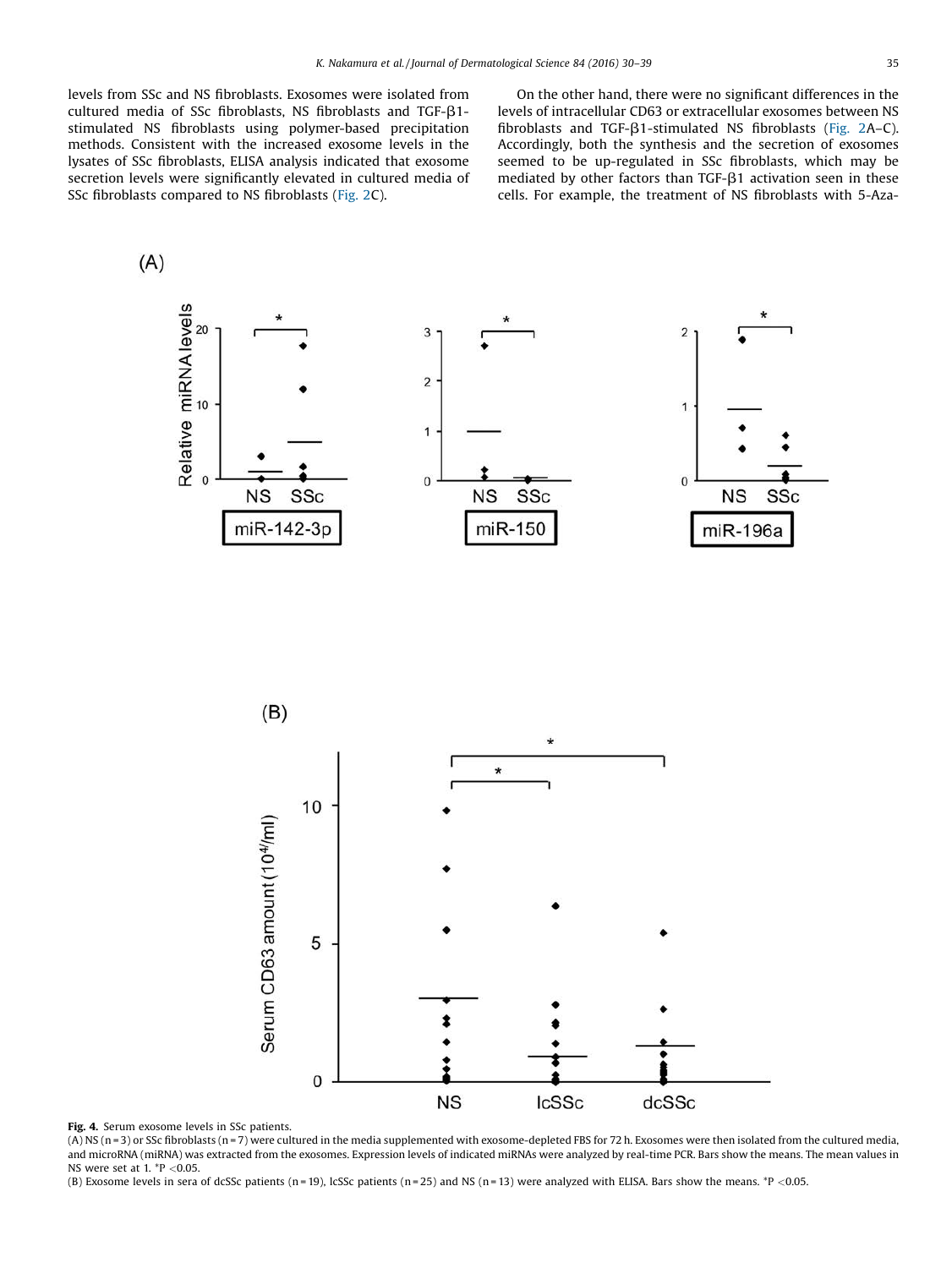deoxycytidine (5-AdC), which is used to relieve the inhibitory effects by DNA methylation in situ [\[22\],](#page-9-0) led to the significant upregulation of CD63 [\(Fig.](#page-3-0) 2D) in NS fibroblasts, whereas histone deacetylase inhibitors (trichostatin A) did not [\(Fig.](#page-3-0) 2E). Thus, exosome levels in fibroblasts can be controlled by DNA methylation, but not by histone acetylation. Given that dysregulation of DNA methylation in SSc fibroblasts has been reported by several studies [\[23,24\],](#page-9-0) it may be involved in the mechanism of exosome overexpression in these cells.

## 3.3. Function of exosomes in SSc fibroblasts

We determined the direct effects of exosomes on type I collagen expression using exosome-containing culture media and exosomeremoved media: SSc and NS fibroblasts were cultured in exosomedepleted FBS, and cultured media were collected and treated with (exosome-removed media) or without filter membranes (exosome-containing media) according to a previous study [\[18\]](#page-9-0). NS fibroblasts were stimulated with each medium.

The mRNA levels of COL1A1 and COL1A2 were significantly induced by the exosome-containing media derived from SSc fibroblasts compared to SSc exosome-removed media, but not by those from NS fibroblasts [\(Fig.](#page-4-0) 3). This inducible effect of SSc exosome-containing media on type I collagen levels may be caused by the increased amounts of exosomes included (see [Fig.](#page-3-0) 2C).

#### 3.4. Decreased serum exosome levels in SSc patients

We then determined the difference in the contents of exosomes between SSc and NS fibroblasts. Small RNA was extracted from exosomes of their cultured media. The levels of several miRNAs such as miR-142-3p, miR-150a, and miR-196a were measured by real-time PCR [\(Fig.](#page-5-0) 4A): these miRNAs have already been reported to be dysregulated in SSc patients [\[25](#page-9-0)–27]. Consistent with the previous reports, the expression levels of miR-142-3p were significantly up-regulated while those of miR-150a and miR-196a were significantly down-regulated in SSc exosomes compared to NS exosomes. Taken together, these changes in exosome may contribute to the reported abnormalities of miRNA expression in SSc fibroblasts. Furthermore, the changes of exosomes both in the quantity and quality may cause type I collagen induction by the SSc exosome-containing media.

Next, exosomes were isolated from serum samples of dcSSc  $(n = 19)$ , lcSSc  $(n = 25)$ , or NS  $(n = 13)$ , and exosome levels were determined with specific ELISA. Contrary to our expectation, the serum exosome levels were significantly decreased in both dcSSc and lcSSc patients compared to those in NS ([Fig.](#page-5-0) 4B). We supposed that this decrease is probably caused by the disturbed transfer of exosomes from the skin tissue to the blood stream due to the vascular abnormalities in SSc. Consistently, when the correlation of serum exosome levels with clinical/serological features of SSc patients was investigated (Table 1), patients with decreased serum

#### Table 1

Correlation of serum exosome levels with clinical/serological features in patients with systemic sclerosis (SSc, n = 44).

|                                                | Serum exosome                               |                                                 |
|------------------------------------------------|---------------------------------------------|-------------------------------------------------|
|                                                | Patients with normal exosome levels $(n=9)$ | Patients with decreased exosome levels $(n=35)$ |
| Age at the time of serum sampling (mean years) | 55.5                                        | 50.2                                            |
| Duration of disease                            | 45.7                                        | 64.3                                            |
| (mean months)                                  |                                             |                                                 |
| Type (diffuse:limited)                         | 4:5                                         | 15:20                                           |
| <b>MRSS</b>                                    | 9.8                                         | 9.1                                             |
| Clinical features                              |                                             |                                                 |
| Pitting scars                                  | 11.1                                        | $60.0**$                                        |
| Ulcers                                         | 0                                           | $34.3*$                                         |
| Nailfold bleeding                              | 66.7                                        | 71.4                                            |
| Raynaud's phenomenon                           | 88.9                                        | 97.1                                            |
| Telangiectasia                                 | 22.2                                        | 28.6                                            |
| Contracture of phalanges                       | 66.7                                        | 57.1                                            |
| Calcinosis                                     | 11.1                                        | 17.1                                            |
| Diffuse pigmentation                           | 33.3                                        | 25.7                                            |
| Short SF                                       | 55.6                                        | 40.0                                            |
| Sicca symptoms                                 | 33.3                                        | 31.4                                            |
| Organ involvement                              |                                             |                                                 |
| Pulmonary fibrosis                             | 22.2                                        | 48.6                                            |
| Mean%VC (%)                                    | 101.2                                       | 90.6                                            |
| Mean%DLco (%)                                  | 93.3                                        | 74.7                                            |
| Pulmonary hypertension                         | 22.2                                        | 31.4                                            |
| Esophagus                                      | 44.4                                        | 45.7                                            |
| Heart                                          | 11.1                                        | 14.3                                            |
| Kidney                                         | $\mathbf{0}$                                | 2.9                                             |
| Joint                                          | 22.2                                        | 25.7                                            |
| ANA specificity                                |                                             |                                                 |
| Anti-topoisomerase I                           | 22.2                                        | 25.7                                            |
| Anti-centromere                                | 33.3                                        | 40.0                                            |
| Anti-U1 RNP                                    | 11.1                                        | 5.7                                             |

Unless indicated, values are percentages. MRSS, modified Rodnan's total skin thickness score; SF, sublingual frenulum; VC, vital capacity; DLco, diffusion capacity for carbon monooxidase; ANA, antinuclear antibodies.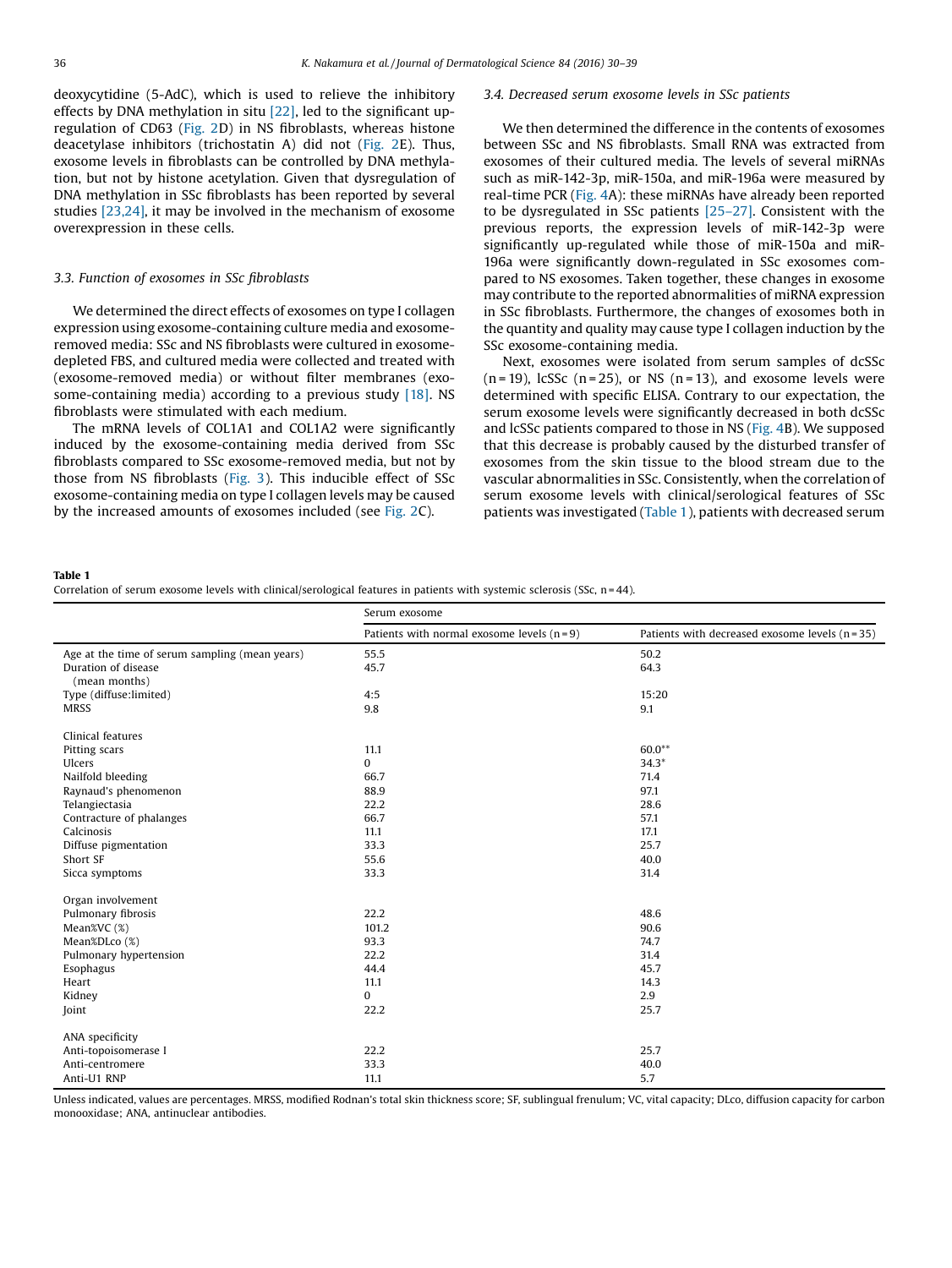<span id="page-7-0"></span>

Fig. 5. Mice wound healing by serum-derived exosomes.

(A–C) CD63 flow cytometry was performed using mice serum. (A) Before exosome isolation, (B) after exosome isolation, and (C) isolated exosomes.

(D) Representative wound closure in mice ulcers treated with  $(n=3)$  or without  $(n=3)$  exosomes at Day 1, 6, and 10.

(E) Percentage of wound closure at Day 0, 2, 4, 6, 8 and 10 in mice ulcers treated with (solid line) or without exosome (dotted line). Data are expressed as the mean  $\pm$  SD of 3 independent experiments. \*P <0.05.

(F) Total RNA was extracted from skin specimens of mice ulcers treated with or without exosomes (n = 3). mRNA levels of COL1A1, COL1A2, and aSMA were evaluated by realtime PCR. Bars show the means. The mean values in NS were set at 1.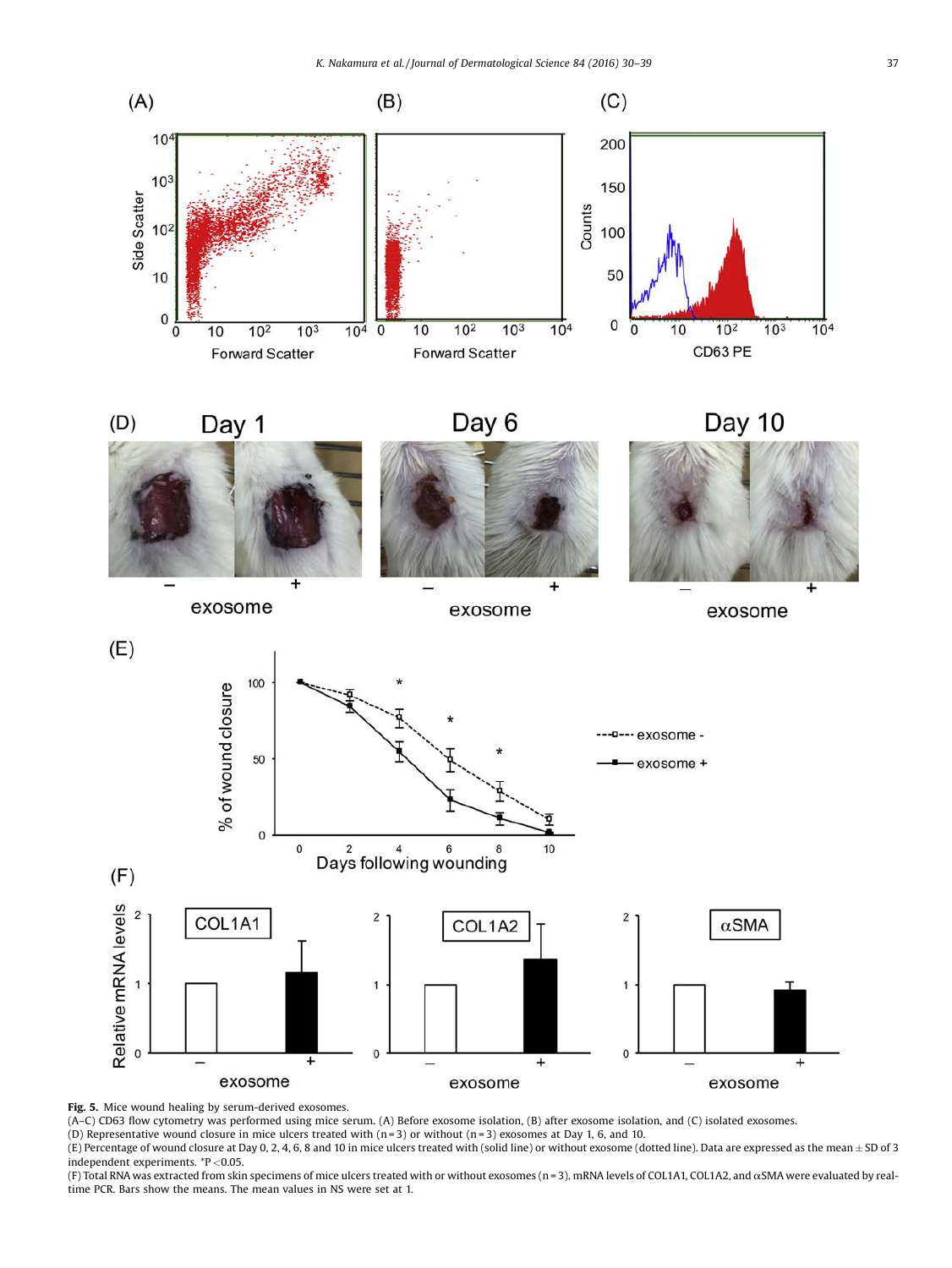<span id="page-8-0"></span>exosome levels tended to have vascular involvements, including skin ulcers and pitting scars, at statistically higher frequency than those without. Our results suggest the possibility that SSc patients with vascular involvements have decreased serum exosome levels due to the disturbed transfer, which in turn causes delay of wound healing by down-regulation of type I collagen as the vicious circle, resulting in higher susceptibility to pitting scars and/or skin ulcers.

# 3.5. The effect of topical serum-derived exosome treatment on wound healing in mice

Above results prompted us to examine the effect of exosomes derived from serum on wound healing in vivo. A full thickness 10 mm excisional wound was created in the mid-dorsal skin of BALB/c mice. Serum samples were collected from some of these mice after euthanasia. Flow cytometic analysis showed the presence of CD63-positive particles in mice serum [\(Fig.](#page-7-0) 5A). The CD63-positive exosomes were successfully purified by our method using PureExo isolation kit ([Fig.](#page-7-0) 5B and C).

We found that the healing of the cutaneous wounds treated with exosome-containing buffer was accelerated compared to that treated with control buffer ([Fig.](#page-7-0) 5D): The diameter of wounds was significantly smaller in mice treated with exosome-containing buffer than those with control buffer at Day 4, 6, and 8 ([Fig.](#page-7-0) 5E).

Albeit insignificant, the mRNA levels of COL1A1 and COL1A2 were up-regulated in the tissues of exosome-treated mice wounds compared to those in control mice (Fig. 5F), which is consistent with in vitro results. The  $\alpha$ -smooth muscle actin mRNA levels were not altered by the exosome treatment.

#### 4. Discussion

Originally, exosomes were thought to be a mechanism that discards waste from each cell. However, they are recently regarded as a tool of cell-cell communication by shuttling the information and properties of donor cells, which are translated by the receiving cells. This is the first report investigating the expression and function of exosomes in SSc. 'Exosome' is also known as a corresponding antigen of PM-Scl antibody seen in SSc patients overlapped with myositis, but this 'exosome' is a multi-protein complex which plays a role in diverse RNA processing and degradation pathway  $[28]$ , and is completely different from the exosome referred to in this paper.

Our results indicated up-regulation of exosome levels in SSc skin. We demonstrated that increased exosomes in cultured media of SSc fibroblasts stimulated type I collagen expression in NS fibroblasts. As the mechanism, we showed that collagen-related miRNAs in SSc exosomes were also dysregulated, indicating that both the amount and content of exosomes were altered in SSc. As the limitations of this study, we purified exosomes using commercially available kits, but the purity of exosomes was not evaluated. Thus, the results of exosome levels in the skin should be confirmed using electron microscopy. In addition, further studies should be conducted for clarifying the mechanism of exosome upregulation in SSc (e.g. DNA methylation).

On the other hand, exosome levels in SSc sera were significantly decreased compared to those in NS. There have been no previous reports demonstrating up- or down-regulation of exosomes in SSc sera. Vascular abnormalities seen in SSc, especially microangiopathy, may account for the decreased serum exosomes by the disturbed transfer of exosomes from the skin tissue to the blood stream. This hypothesis is supported by the notion that frequencies of skin ulcers and pitting scars were significantly increased in patients with decreased serum exosome levels. Vascular abnormalities and decreased type I collagen expression levels, which were caused by the decreased serum exosomes, may cooperatively mediate delayed wound healing in this disease. However, we did not show the direct evidences: although we compared exosome levels in the sera and skin of patients with skin ulcers, significant correlation was not found. Furthermore, there was no apparent difference in the levels of endothelial cell exosome expression between SSc and NS skin. Further studies are needed to prove our hypothesis.

Skin ulcers are one of the frequent complications in SSc patients, which severely affect their quality of life. Recently, new therapeutic strategies including topical negative pressure therapy and platelet-rich plasma have been developed [\[29,30\]](#page-9-0). In the present study, we investigated the effect of serum-derived exosome supplementation on cutaneous wound healing in mice. This paper is the first to demonstrate the therapeutic values of serum-derived exosomes. The evaluation of adverse effects, comparison of the effect of systemic and local exosome supplementation, or the identification of cellular sources of serumderived exosomes will be necessary. Furthermore, more pathogenic/mechanistic data need to be clarified in the future: For example, although our results indicated that exosomes may induce wound healing by stimulating collagen expression, other factors in exosomes may also affect wound healing via angiogenesis.

Taken together, our study suggests that the exosome researches lead to a detailed understanding of SSc pathogenesis. Furthermore, exosomes also have a great potential as new therapeutic tools.

# Competing interests

This study was supported in part by grants for scientific research from the Japanese Ministry of Education, Science, Sports and Culture, and by project research on intractable diseases from the Japanese Ministry of Health, Labour and Welfare. The funders had no role in study design, data collection and analysis, decision to publish, or preparation of the manuscript. In addition, the funders do not alter our adherence to all the journal's policies on sharing data and materials.

## Funding sources

This study was supported in part by grants for scientific research from the Japanese Ministry of Education, Science, Sports and Culture, and by project research on intractable diseases from the Japanese Ministry of Health, Labour and Welfare.

# Conflict of interest

None.

### Acknowledgements

This study was supported in part by a grant for scientific research from the Japanese Ministry of Education, Science, Sports and Culture, and by project research on intractable diseases from the Japanese Ministry of Health, Labour and Welfare.

# References

- [1] W.A. D'Angelo, J.F. Fries, A.T. Masi, L.E. Shulman, Pathologic [observations](http://refhub.elsevier.com/S0923-1811(16)30130-X/sbref0005) in systemic sclerosis [\(scleroderma\):](http://refhub.elsevier.com/S0923-1811(16)30130-X/sbref0005) a study of fifty-eight autopsy cases and fiftyeight [matched](http://refhub.elsevier.com/S0923-1811(16)30130-X/sbref0005) controls, Am. J. Med. 46 (1969) 428–440.
- [2] J. Uitto, D. Kouba, Cytokine modulation of [extracellular](http://refhub.elsevier.com/S0923-1811(16)30130-X/sbref0010) matrix gene [expression:](http://refhub.elsevier.com/S0923-1811(16)30130-X/sbref0010) relevance to fibrotic skin diseases, J. Dermatol. Sci. 24 (2000).
- [3] H. Ihn, The role of TGF- $\beta$  signaling in the [pathogenesis](http://refhub.elsevier.com/S0923-1811(16)30130-X/sbref0015) of fibrosis in [scleroderma,](http://refhub.elsevier.com/S0923-1811(16)30130-X/sbref0015) Arch. Immunol. Ther. Exp. (Warsz) 50 (2002) 325–331.
- [4] A.V. Vlassov, S. [Magdaleno,](http://refhub.elsevier.com/S0923-1811(16)30130-X/sbref0020) R. Setterquist, R. Conrad, Exosomes: current knowledge of their [composition,](http://refhub.elsevier.com/S0923-1811(16)30130-X/sbref0020) biological functions, and diagnostic and [therapeutic](http://refhub.elsevier.com/S0923-1811(16)30130-X/sbref0020) potentials, Biochim. Biophys. Acta 1820 (2012) 940–948.